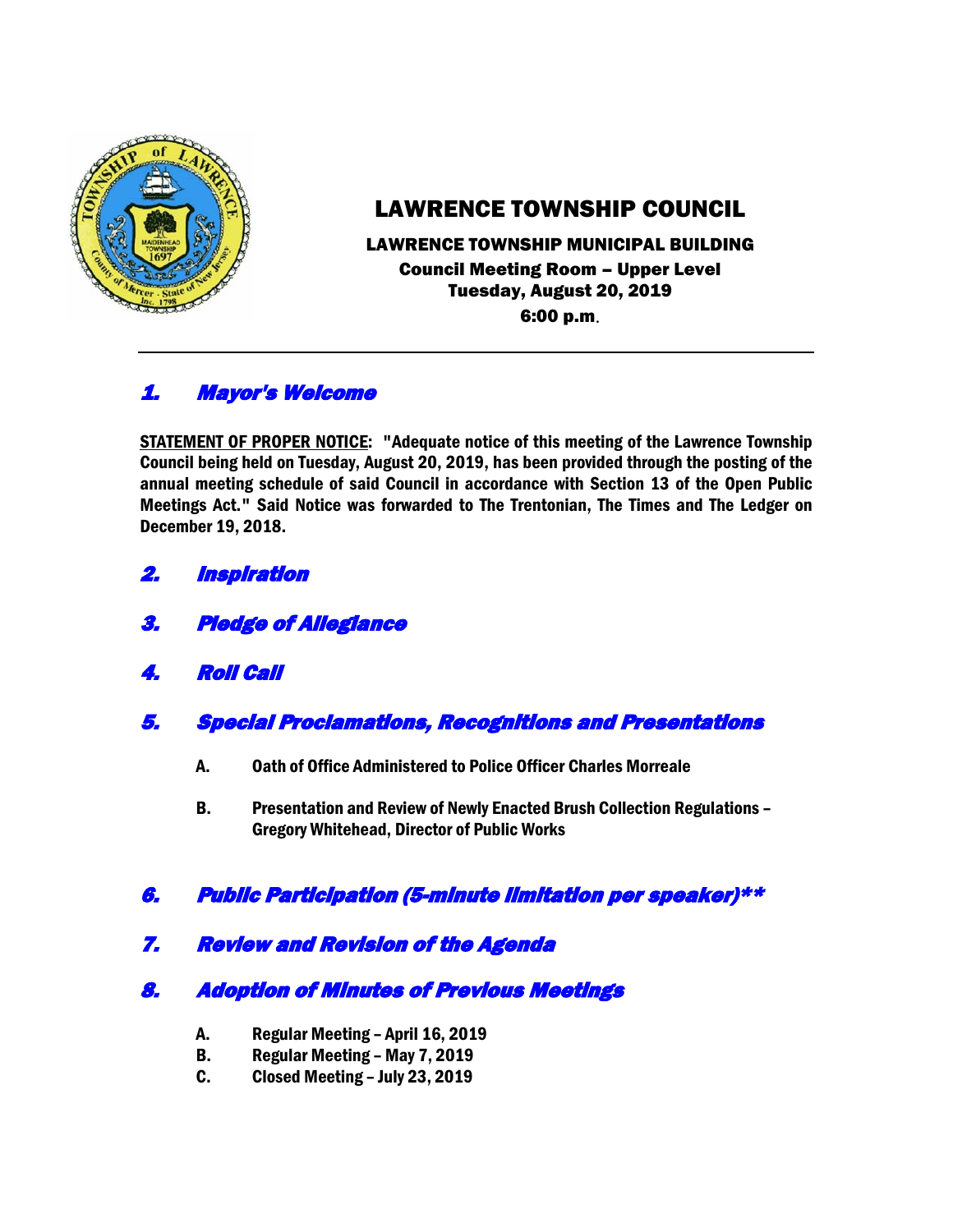# 9. Awarding and/or Rejecting of Bids\*

A. Authorizing Awarding Contract to Township Council Landscape Construction Group, LLC for the 2019 Drainage Improvements – Phase 2

# 10. Introduction of Ordinances**\*\***

- A. Ordinance No. 2339-19 AN ORDINANCE AMENDING CHAPTER 435 OF THE LAWRENCE TOWNSHIP ADMINISTRATIVE CODE ENTITLED "VEHICLES AND TRAFFIC" – Handicapped Parking
- B. Ordinance No. 2340-19 AN ORDINANCE AMENDING THE LAND USE ORDINANCE OF THE TOWNSHIP OF LAWRENCE
- C. Ordinance No. 2341-19 AN ORDINANCE AMENDING ORDINANCE NO. 2331-19 SALARY ORDINANCE OF THE TOWNSHIP OF LAWRENCE-UNCLASSIFIED AND/OR EXEMPT, SEASONAL, EMERGENCY (NON-UNION) EMPLOYEES FOR 2018-2019

# 11. Adoption of Ordinances\*

- A. Ordinance No. 2335-19 AN ORDINANCE AMENDING CHAPTER 435 OF THE LAWRENCE TOWNSHIP ADMINISTRATIVE CODE ENTITLED "VEHICLES AND TRAFFIC" – Federal City Road
- B. Ordinance No. 2336-19 AN ORDINANCE AMENDING CHAPTER 435 OF THE LAWRENCE TOWNSHIP ADMINISTRATIVE CODE ENTITLED "VEHICLES AND TRAFFIC" – Eggert Crossing Road
- C. Ordinance No. 2337-19 AN ORDINANCE OF THE TOWNSHIP OF LAWRENCE, IN THE COUNTY OF MERCER, NEW JERSEY, PROVIDING FOR THE SPECIAL ASSESSMENT OF A PORTION OF THE COST RELATING TO LEAD SERVICE LINE REPLACEMENTS AND APPROVING THE EXECUTION OF A SHARED SERVICES AGREEMENT IN CONNECTION THEREWITH
- D. Ordinance No. 2338-19 AN ORDINANCE OF THE TOWNSHIP OF LAWRENCE AUTHORIZING PURSUANT TO NJSA 40A:12-14A USE AND OCCUPANCY AGREEMENT FOR A PORTION OF THE GARAGE IN THE STORAGE BUILDING AT CENTRAL PARK TO YOUTH SPORTS CLUBS

# 12. Manager's Report

13. Attorney's Report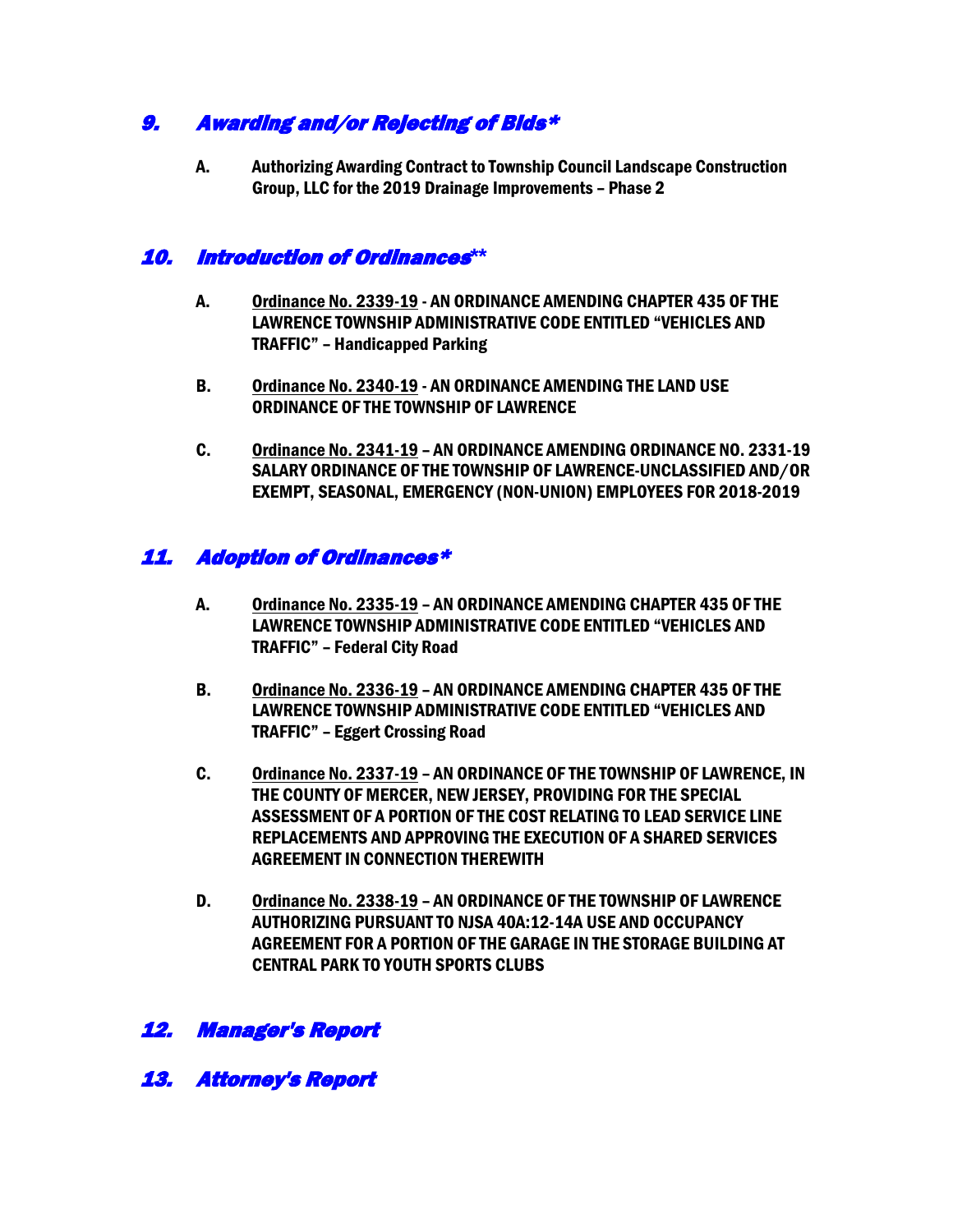- 14. Clerk's Report
- 15. Unfinished Business
- 16. New Business
- 17. Public Participation (3-minute limitation per speaker) \*\*

# 18. Resolutions

#### A. Bond Acceptance

1) Authorizing Acceptance of Grading Bond for Lawrence Shopping Center  $-$  SP-04/18

#### B. Bond Release

- 1) Authorizing a Partial Performance Bond Release for Berks-Cohen Associates, SP-09/14
- 2) Authorizing a Partial Soil Disturbance Bond Release for Berks-Cohen Associates, SP-09/14

#### C. Escrow Release

- 1) Authorizing a Soil Test Refund, 701 Rosedale Road, IP-22/19
- 2) Authorizing a Soil Test Refund, 47 Van Kirk Road, IP-20/19
- 3) Authorizing A Soil Test Refund, 776 Keefe Road, IP-21/19

#### D. Refunds

- 1) Authorizing Recreation Fee Refunds
- 2) Authorizing Tax Overpayment Refunds

#### E. Special Items of Revenue

#### F. Professional Services Agreements

- 1) Authorizing a Professional Services Agreement with Clarke Caton Hintz for Pedestrian Sidewalks, Enhancements and ADA Improvements in the Brunswick Pike Area
- 2) Authorizing a Professional Services Agreement with Clarke Caton Hintz for Roof Replacement at the Brearley House
- 3) Authorizing Amending the Professional Services Agreement for the Township Attorney